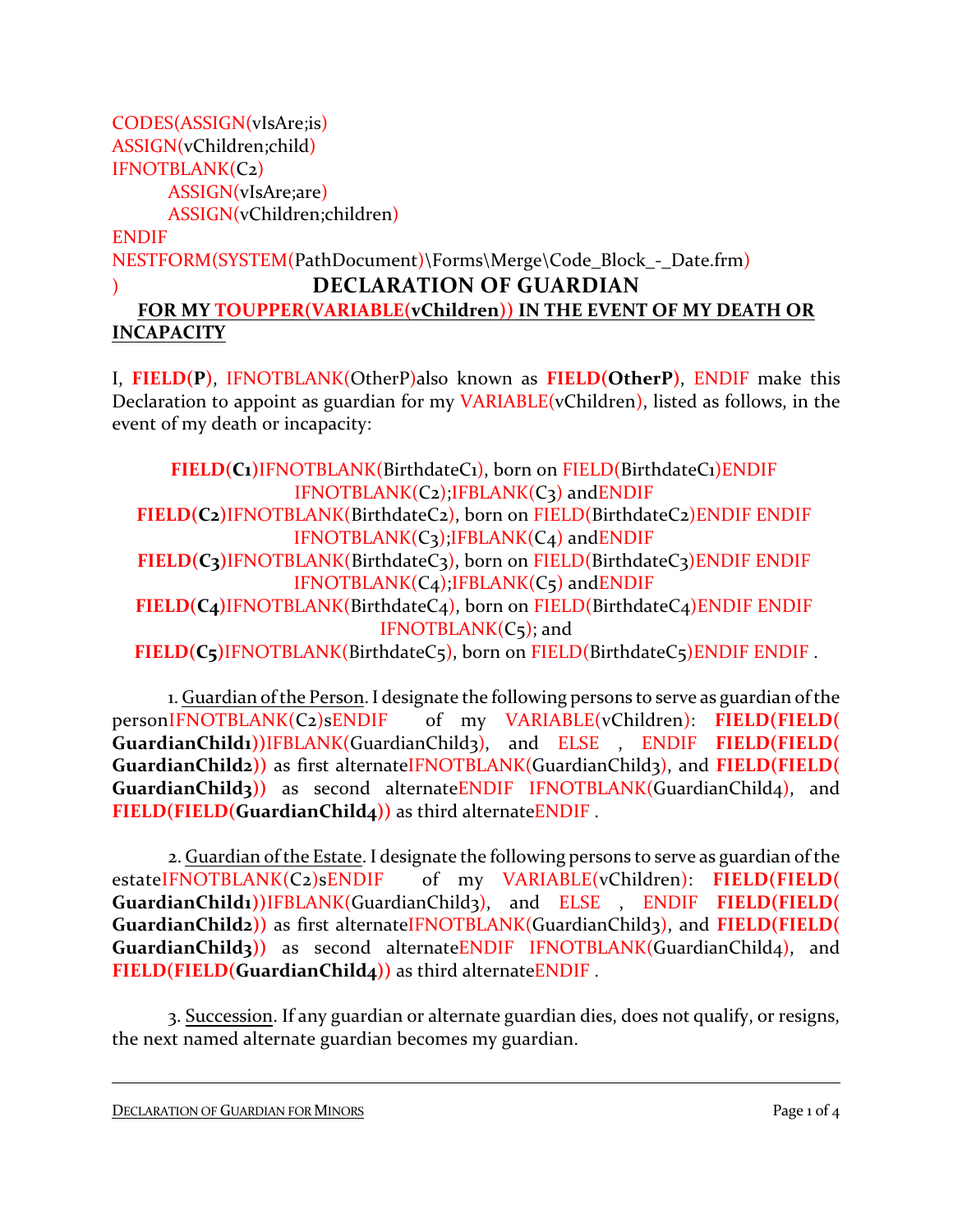4. No Bond Required. To the extent permitted by law, I expressly request that no bond be required of the above designated guardians or alternate guardians.

5. Rights. The above-designated guardians or alternate guardians will have the following rights:

- (a) the right to the custody of the VARIABLE(vChildren);
- (b) the right to make all health care decisions for the VARIABLE(vChildr en), including the parental consent needed for medical treatment, and/or to give "field trip" releases required of a parent;
- (c) the right to enroll the VARIABLE(vChildren) in school and to determine the school in which the VARIABLE(vChildren) VARIABLE(vIsAre) to be enrolled, to provide for special education or other learning opportunities for the VARIABLE(vChildren) in addition to the minimum requirements of education required by the State of Texas, and the right to remove the VARIABLE(vChildren) from school or enrollment in school;
- (d) the right to supervise the religious training of the  $VARIABLE(vChildr)$ en);
- (e) the right to discipline the VARIABLE(vChildren); and
- (f) any other rights of a parent as provided under the laws of Texas or in any other jurisdiction in which the VARIABLE(vChildren) may reside.

6. Liability. To the extent permitted by law, my designated guardians shall have no liability for serving unless their actions equal gross negligence or constitutes a felony. IFNOTBLANK(BlackSheep)

7. Persons Disqualified. I expressly disqualify the following persons from serving as guardians of the person or of the estate of my VARIABLE(vChildren): FIELD(BlackSheep). ENDIF

IF(VARIABLE(vOneStep))EMBEDMACRO(BookmarkCreate("ProofReadHere"))ELSE MRGCMND(EMBEDMACRO(BookmarkCreate("ProofReadHere")))ENDIF I, FIELD(P), as declarant, after being duly sworn, declare to the undersigned witnesses and to the undersigned authority that this instrument is my Declaration of Guardian for My Children in the Event of My Death or Incapacity, and that I willingly make and execute it for the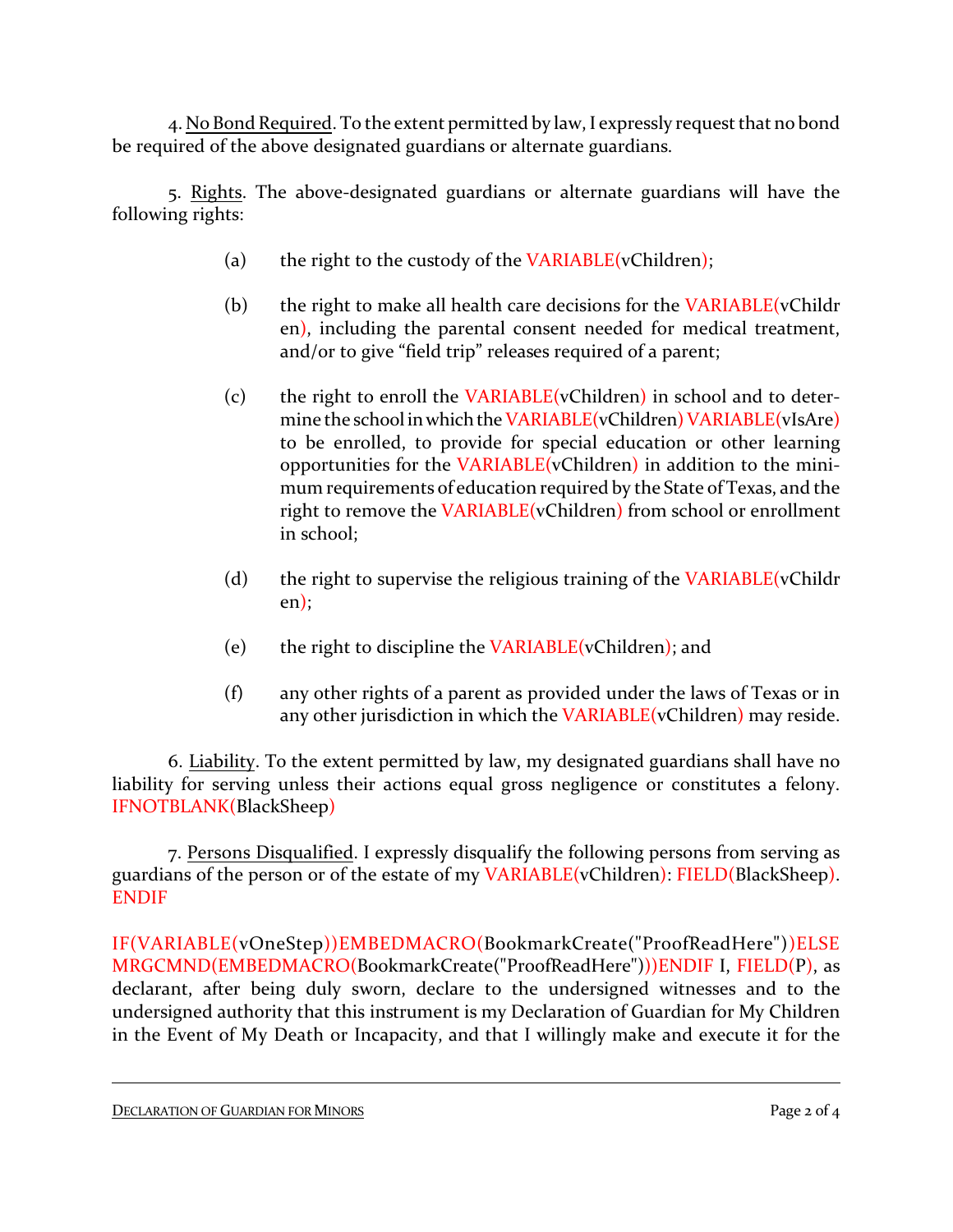purposes expressed in the declaration. I now sign this declaration in the presence of the attesting witnesses and the undersigned authority on this the IF(VARIABLE(vOneStep))  $\mathsf{VARIABLE}(\text{vDay})^\text{VARIABLE(vOrdinal)}$ day of VARIABLE(vMonth), VARIABLE(vYear)ELSE  $\mathsf{MRGCMND}(\mathsf{VARIABLE}(vDay)^{\mathsf{VARIABLE}(vOrdinal)}$  day of  $\mathsf{VARIABLE}(vMonth)$ ,  $\mathsf{VARIABLE}(vYear)$ ))ENDIF .

Declarant

The undersigned, IF(VARIABLE(vOneStep))IFNOTBLANK(W1)FIELD(W1)ELSE \_\_\_\_\_\_\_\_\_\_\_\_\_\_\_\_\_\_\_\_\_\_\_\_\_ENDIF , and IFNOTBLANK(W2)FIELD(W2)ELSE \_\_\_\_\_\_\_\_\_\_\_\_\_\_\_\_\_\_\_\_\_\_\_\_\_ENDIF ELSE MRGCMND(IFNOTBLANK(W1)FIELD(W1)ELSE ENDIF), and MRGCMND(IFNOTBLANK(W2)FIELD(W2)ELSE  $\Box$  ENDIF ) ENDIF, each being 14 years of age or older, after being duly sworn, declare to the declarant and to the undersigned authority that the declarant declared to us that this instrument is the declarant's *Declaration of Guardian for My Child IFBLANK(C2)renENDIF in the Event of My Death or Incapacity* and that the declarant executed it for the purposes expressed in the declaration. The declarant then signed this declaration and we believe the declarant to be of sound mind. We now sign our names as attesting witnesses on this the IF(VARIABLE(vOneStep))VARIABLE(vDay)<sup>VARIABLE(vOrdinal)</sup> day of VARIABLE(vMonth), VARIABLE(vYear)ELSE MRGCMND(VARIABLE(vDay)<sup>VARIABLE(vOrdinal)</sup> day of VARIABLE(vMonth), VARIABLE(vYear))ENDIF.

Witness

Witness

**SUBSCRIBED AND SWORN TO** before me by the above named declarant, and affiants, on this the IF(VARIABLE(vOneStep))VARIABLE(vDay)<sup>VARIABLE(vOrdinal)</sup> day of VARIABLE(vMonth),VARIABLE(vYear)ELSEMRGCMND(VARIABLE(vDay) VARIABLE(vOrdinal) day of VARIABLE(vMonth), VARIABLE(vYear))ENDIF .

Notary Public, State of Texas

DECLARATION OF GUARDIAN FOR MINORS Page 3 of 4